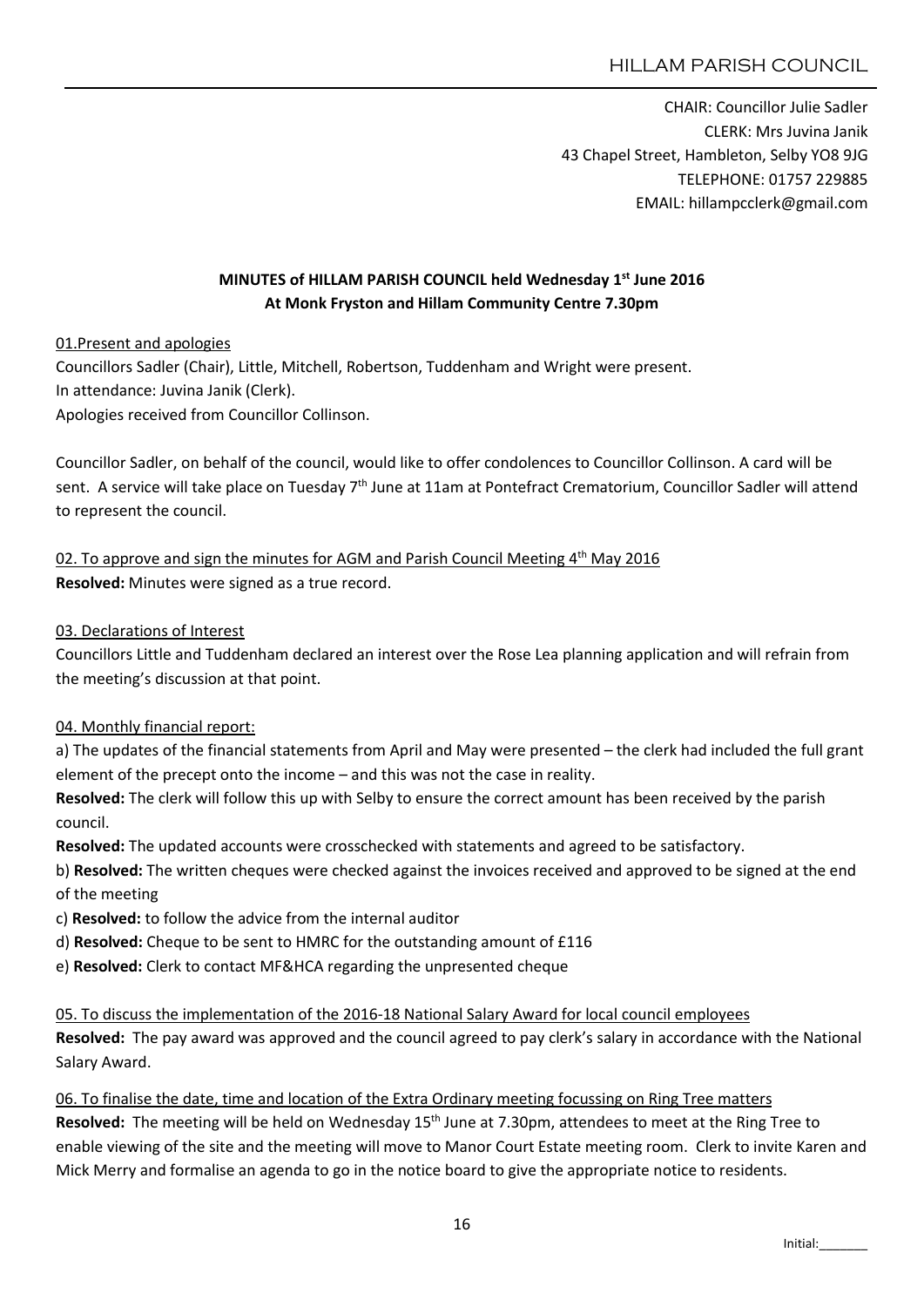## 07. To decide on a venue for future Parish Council meetings

Resolved: To hold meeting at Manor Court for the Extra Ordinary meeting and assess the suitability. If the facilities at Manor Court are deemed suitable, arrangements will be made to have regular parish council meetings at Manor Court.

## 8. To conduct a review of internal controls

Resolved: Councillors Mitchell and Sadler along with clerk will work on finalising the internal audit procedure. Cllr Mitchell to carry out a review of the requested documents for December once the documents are returned from the internal auditor.

9. To approve the funding and supply of souvenir Photographs Resolved: Funding approved by council for 45pictures and a small canvas totalling £22.29

10. To agree to reimburse clerk for extra notice board key cut, cost £7.00 Resolved: proposed and seconded to reimburse clerk for the cost of notice board key.

11. To discuss the next steps regarding the implementation of the Defibrillator now CEF funding approved Resolved: Cllr Sadler and Cllr Little will follow up the process to report back to the council the next steps to be taken.

12. Compile comments and feedback regarding the planned subsidised bus routes 2017 as requested by SDC Resolved: "There are a number of residents who use this service and are happy with it; therefore the council feel the current timetable is adequate and should remain."

### 13. To discuss any updates regarding FrystonFest

Resolved: It has been noted that the organisers have withdrawn the application for an event licence and therefore the event is cancelled. No further action is necessary.

14. Representatives for YLCA Selby Branch meeting taking place Wednesday 15th June at 7pm, Selby Town Hall Resolved: Hillam Parish Council are conducting an Extra Ordinary meeting on the same evening as the YLCA Branch meeting and therefore there are no representatives able to attend.

### 15. Planning:

Applications received:

a) 2016/0406/FUL- Mr Stephen Hirst- Land Off Lowfield Road - Proposed 10m x 20m agricultural shed Resolved: No oservations

b) 2016/0583/HPA – Rose Lea Cottage – Proposed demolition of existing double garage, replaced by two storey side extension, two storey rear extension, new single garage and enlarged front porch in the conservation area

Resolved: Previous comments still stand regarding the negative effect on living conditions to the neighbouring property. Clerk to submit observations.

### 16. Village Maintenance – matters to report to the clerk

a) A caravan has been sited at Pig Hill Nook Road field, clerk to report to planning enforcement

b) Building materials have been delivered to Ten Acres, clerk to report to planning enforcement

c) Councillor Mackman to be informed of the above also

d) Yorkshire Flags still on display in the square. Cllr Little to find out who they belong to with a view to asking for their removal to ensure the impact next they are called for

e) Clerk to follow up on Red Row's plans for development

f) Visibility issue on the junction of Austfield Lane and Hillam Common Lane – a tree has lower branches growing that block drivers' visibility – clerk to report to Highways